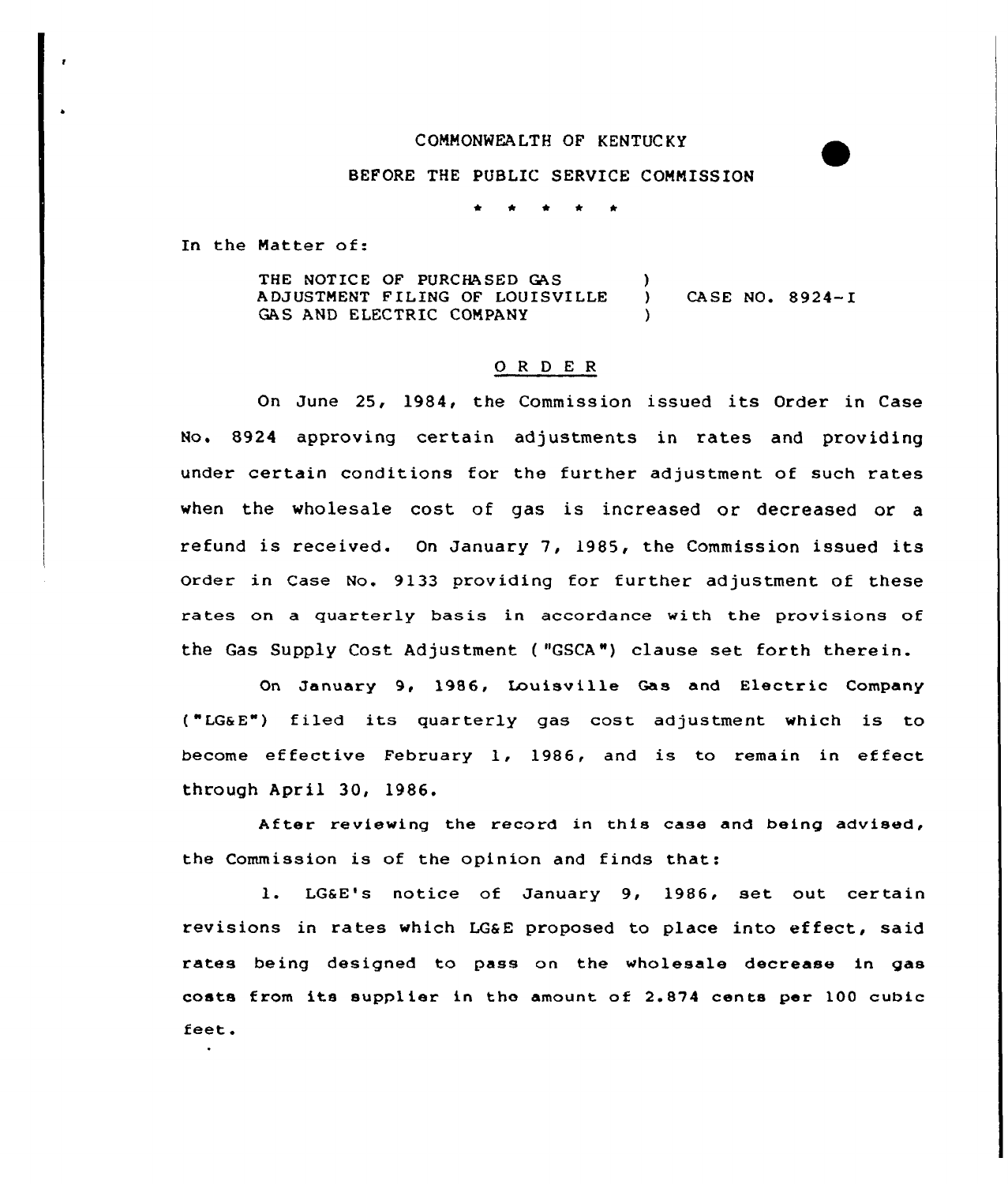2. LGaE's notice set out a total refund factor of 0.154 cents per 100 cubic feet, which has remained in ef feet from the last filing.

3. LGaE proposed a total adjustment in the amount of (1.788) cents per 100 cubic feet, a decrease of 2.874 cents per 100 cubic feet. This decrease represents the combined effect of the supplier decrease and refund adjustments.

4. The adjustment in rates set out in the Appendix to this Order, determined under the GSCA provisions approved by the Commission in Case No . <sup>8924</sup> dated June 25, l984, and Case No. <sup>9133</sup> dated January 7, 1985, is fair, just and reasonable and in the public interest and should be effective with gas supplied on and after February 1, 1986.

5. LG&E should submit copies of each gas purchase contract and all other agreements, options or similar such documents, and all amendments and modifications thereof related to the procurement of gas supply. Any changes in the documents, including price escalations or any new agreements entered into after the initial submission, should be submitted at the time they are entered into. Where fuel is purchased from utility-owned or controlled sources, or the contract contains a price escalation clause, those facts should be noted and LGaE should explain and justify them in writing.

IT IS THEREFORE ORDERED that:

1. The rates in the Appendix to this Order be and they hereby are authorized effective with gas supplied on and after February 1, 1986.

 $-2-$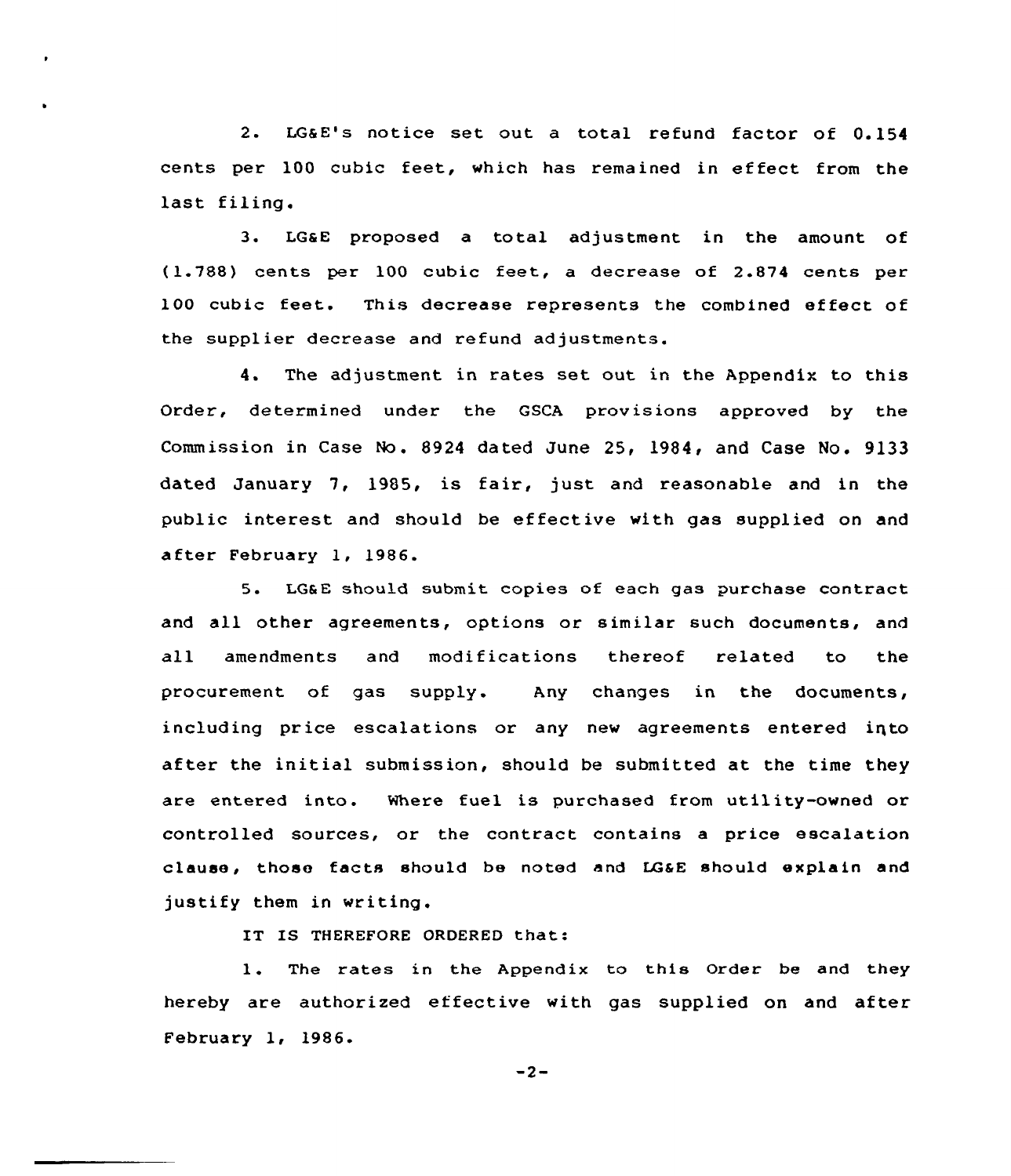2. Within 30 days from the date of this Order LG&E shall file with this Commission its revised tariffs setting out the rates authorized herein.

3. Within 20 days of the date of this Order LG&E shall supply the contract information requested herein and comply with all provisions of that request.

Done at Frankfort, Kentucky, this 20th day of January, 1986.

PUBLIC SERVICE COMMISSION

e de Hema Chairman  $\sqrt{vec}$ 

Wilh mmissioner

ATTEST:

Secretary

سامات سائما الأرامات